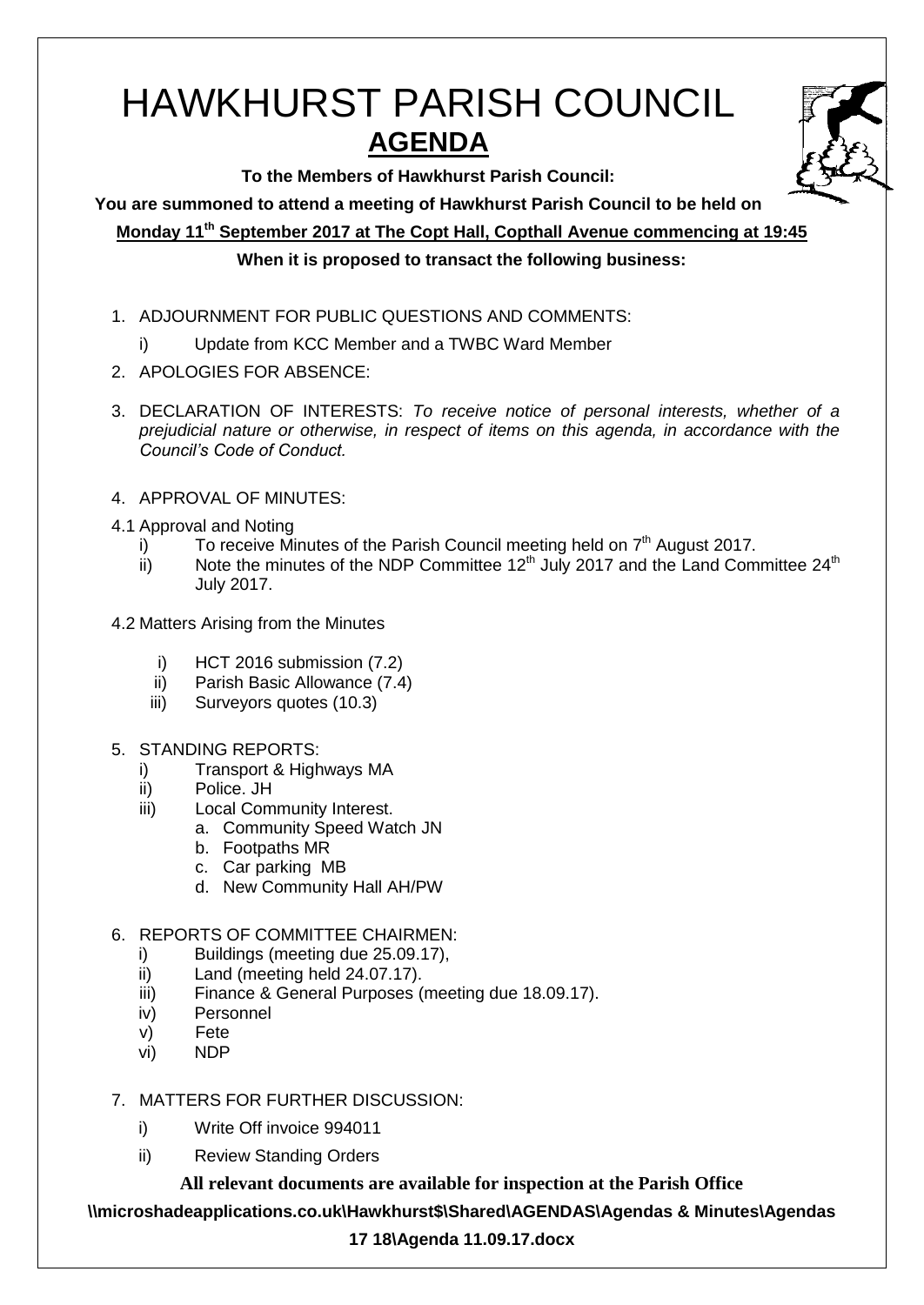- iii) Approve NALC model Financial Regulations 2016 with Addenda sheet
- iv) Approve Youth Strategy
- v) Approve Sport Strategy
- vi) Approve Lone Worker Strategy
- vii) Kino toilet refurbishment BF, BW
- viii) Traffic JN
- ix) Oriolo Twinning MA, SS
- 8. CORRESPONDENCE:
- 9. FINANCE:
- 10. PLANNING:
- 11. BURIAL & MEMORIAL:
- 12. NOTES & INFORMATION:
- 13. CONFIDENTIAL: i) Letter of Complaint.

*Pursuant to section 1 (2) of the Public Bodies (Admission to Meetings) Act 1960 it is resolved that, because of the confidential nature of the business to be transacted, the public and the press leave the meeting during consideration of the following items:*

14. CLOSURE:

Nicole Godwin, Clerk to the Parish Council

|                |          | <b>Ngonad Rom of Concepting Choo</b> |                                                                    |
|----------------|----------|--------------------------------------|--------------------------------------------------------------------|
|                | Date     | <b>From</b>                          | Subject                                                            |
|                | Received |                                      |                                                                    |
|                | 06.07.17 | Inside                               | Seminar on Preparing and Delivering Effective Local Plans Weds 8th |
|                |          | Government                           | Nov 25 2017                                                        |
| 2              | 28.07.17 | A resident                           | Traffic congestion, pollution and delays on Cranbrook Road;        |
|                |          |                                      | speeding; road surfaces at The Moor.                               |
| 3              | 02.08.17 | Michael Lingard                      | The Peckham Experiment and All Saints Church                       |
| $\overline{4}$ | 05.08.17 | A resident                           | Parking and Mercers                                                |
| 5              | 11.08.17 | A resident                           | Parking and Woodbury Road                                          |
| 6              | 07.08.17 | A resident                           | Traffic accidents and Copthall Avenue                              |
| $\overline{7}$ | 10.08.17 | The Eliza                            | Resignation of a trustee and replacement thereof                   |
|                |          | <b>Springett Trust</b>               |                                                                    |
| 8              | 14.08.17 | Speedwatch                           | S.137 Request for funds for highways data gathering at Cottage     |
|                |          |                                      | Hospital                                                           |
| 9              | 30.08.17 | A resident                           | Request for approach to KCC for handrail along eastern pavement    |
|                |          |                                      | beside road at top of Highgate Hill.                               |
| 10             | 07.07.17 | <b>TWBC</b> mayor                    | S.137 donation to DAVVS Charity Clay Shoot                         |

Agenda Item 8: Correspondence

**All relevant documents are available for inspection at the Parish Office \\microshadeapplications.co.uk\Hawkhurst\$\Shared\AGENDAS\Agendas & Minutes\Agendas 17 18\Agenda 11.09.17.docx**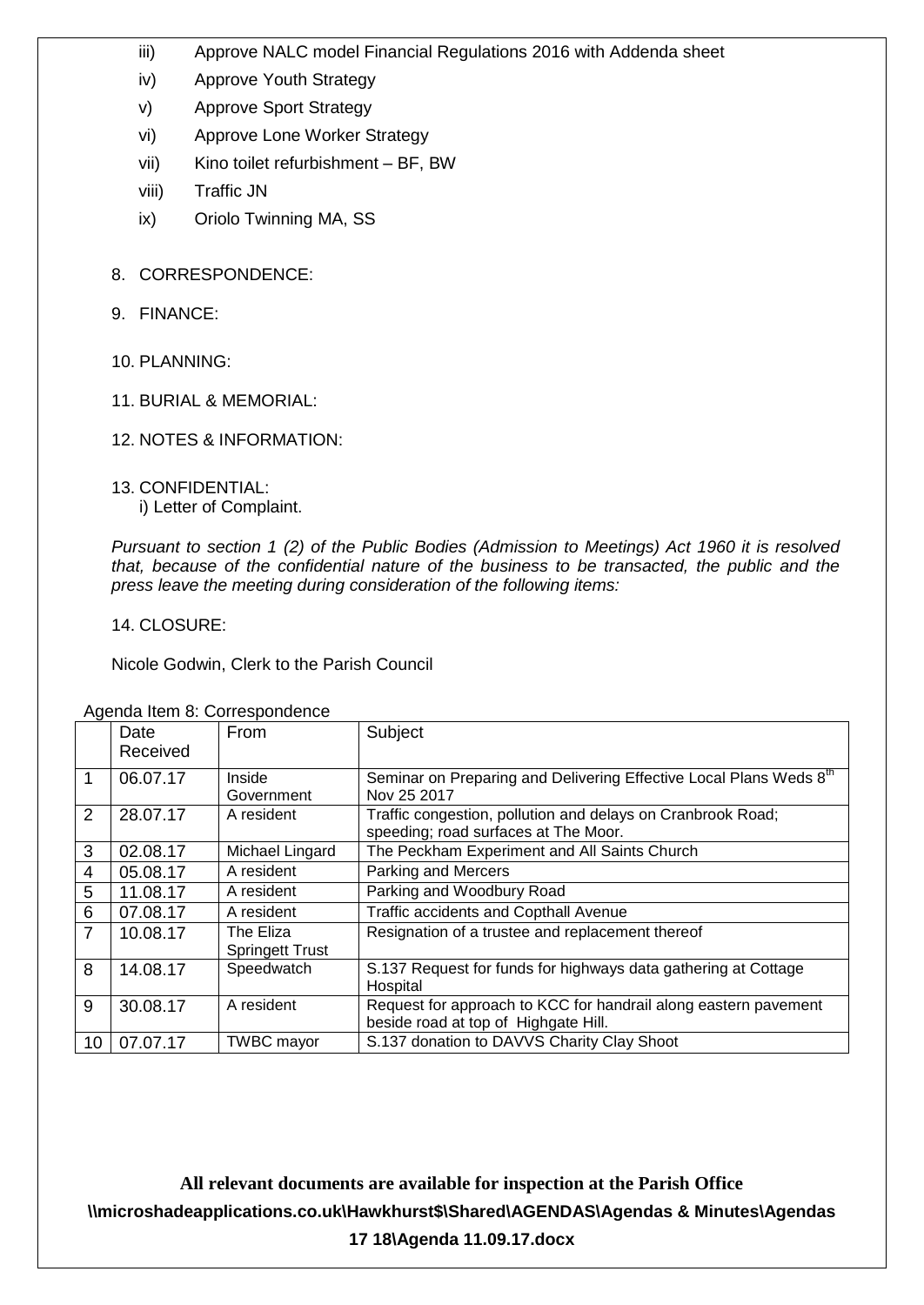## Agenda Item 9: Finance. INCOME AND EXPENDITURE JULY 2017

| Accounts for payment            | £  | 32,121.32 |
|---------------------------------|----|-----------|
| Payment received                | £  | 6,168.76  |
| <b>Net Expenditure</b>          | -£ | 25,952.56 |
| <b>Cambridge &amp; Counties</b> | £  | 76,141.95 |
| <b>Cambridge Building</b>       |    |           |
| Society                         | £  | 75,088.42 |
| <b>Lloyds Current</b>           | £  | 10,001.00 |
| <b>Lloyds Access Reserve</b>    | £  | 67,908.81 |
| <b>Petty Cash</b>               | £  | 13.41     |

9.1 Agreement to pay payments schedule.

9.2 Account reconciliation and petty cash check.

## Agenda Item 10: Planning

| Planning & Highways Information:<br>10.1 |
|------------------------------------------|
|------------------------------------------|

| Ref. No.                   | Proposal                                                                                   | Location                                                                                                      | Comments                                                                                                                                                                                                                                                                                                                 |
|----------------------------|--------------------------------------------------------------------------------------------|---------------------------------------------------------------------------------------------------------------|--------------------------------------------------------------------------------------------------------------------------------------------------------------------------------------------------------------------------------------------------------------------------------------------------------------------------|
| 14.08.17 KALC              | <b>KCC Rights of Way</b><br>Improvement Plan                                               | <b>Kent PROWS</b>                                                                                             | Consultation closing 17<br>Sept.                                                                                                                                                                                                                                                                                         |
| 17/00238/ADVE<br><b>RT</b> | Forecourt banner<br>adverts                                                                | Hawkhurst Highgate<br>Conservation area                                                                       | Adverts withdrawn                                                                                                                                                                                                                                                                                                        |
| 17/02639/LAWP<br>RO        | Loft conversion and<br>dormer window;<br>downstairs French<br>doors and new side<br>window | 4 Bokes Farm Cottages,<br>Horns Hill                                                                          | Application withdrawn. Full<br>application below.                                                                                                                                                                                                                                                                        |
| <b>KCC Highways</b>        | <b>Position statement</b><br>on future growth in<br><b>Hawkhurst</b>                       | <b>Hawkhurst Village</b><br>For summary statement<br>please see<br>http://hpc.visithawkhurst.or<br>g.uk/news/ | All developments that<br>generate significant<br>amounts of movement<br>through the Highgate Hill<br>junction would have a<br>severe adverse impact on<br>the highway network and<br>such developments should<br>be refused unless the<br>developer can demonstrate<br>a scheme that mitigates<br>their specific impact. |

## 10.2 Planning TWBC Approved:

| Ref           | Proposal                             | Location            | Comments/Valid |
|---------------|--------------------------------------|---------------------|----------------|
| 17/01864/LBC  | Single Storey Rear Extension and     | Tilden Farmhouse,   |                |
| and           | internal alterations                 | <b>Water Lane</b>   |                |
| 17/01863/FULL |                                      |                     |                |
| 17/01865/FULL | Proposed change of use of redundant  | Duvals Farm, Whites |                |
|               | cattle shed to pottery studio        | Lane                |                |
| 17/02373/NMA  | Improvements to boundary and removal | Davis Mews,         |                |
| MD            | of brick piers at entrance           | Northgrove Rd       |                |
| 17/01986/LBC  | Replacement of aluminium glazed      | 1 Seacox Cottages,  |                |
|               | doors with timber Georgian style     | <b>High Street</b>  |                |
|               | French doors.                        |                     |                |

**All relevant documents are available for inspection at the Parish Office**

**\\microshadeapplications.co.uk\Hawkhurst\$\Shared\AGENDAS\Agendas & Minutes\Agendas** 

#### **17 18\Agenda 11.09.17.docx**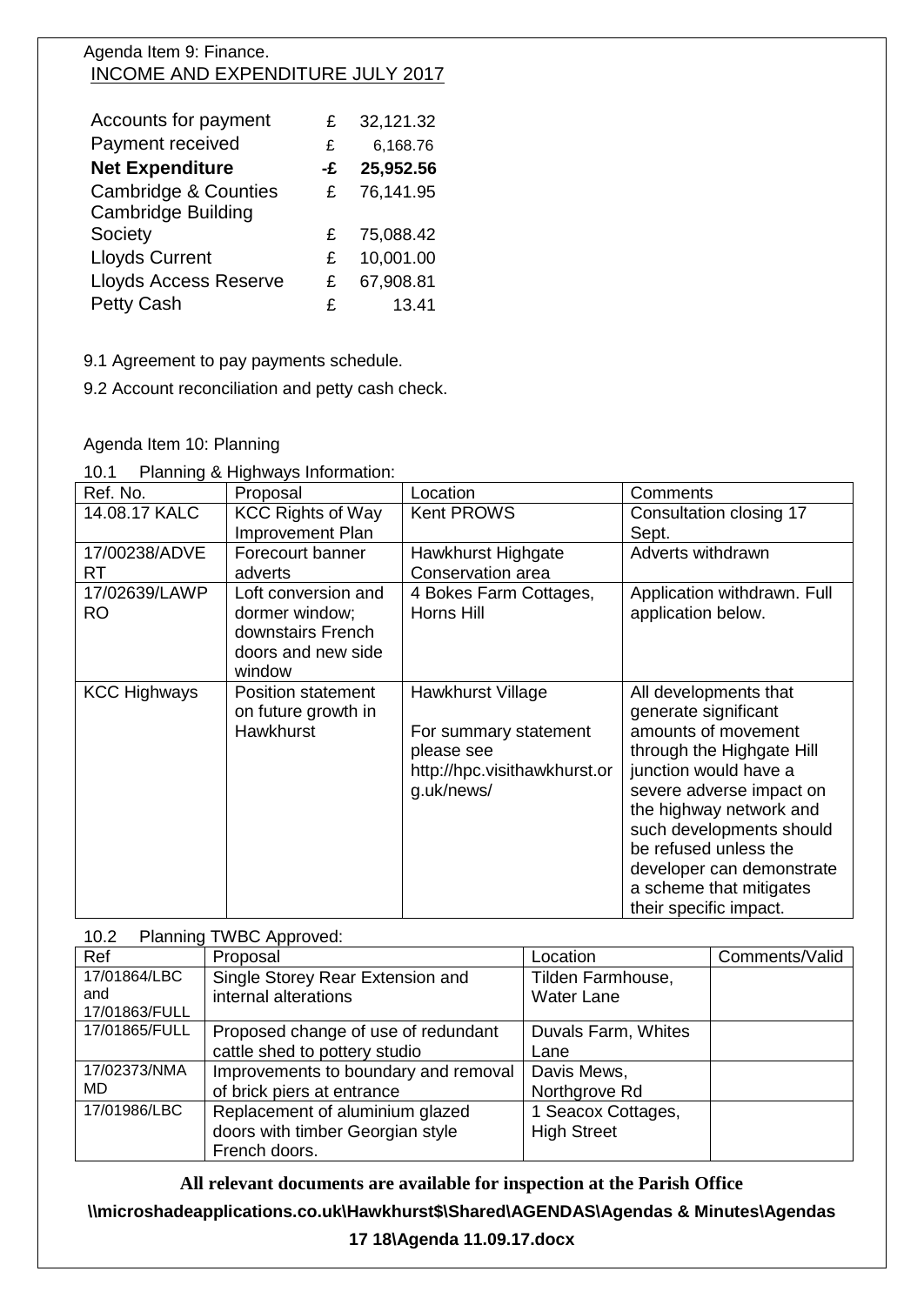| 17/20157/FULL<br>and<br>17/02158/LBC | Internal alterations and erection of a 2<br>storey rear infill and single storey side<br>extension                         | 4 Gingerbread Lane                      |  |
|--------------------------------------|----------------------------------------------------------------------------------------------------------------------------|-----------------------------------------|--|
| 17/02032/LBC                         | Reconstruct lead valley to main roof<br>valley                                                                             | Stone Rock House,<br><b>High Street</b> |  |
| 17/02602/SUB                         | Details re: manure/contamination;<br>access track; protected species;<br>landscape management plan; external<br>materials. | Duvals Farmhouse,<br>Whites Lane.       |  |

# 10.3 Planning TWBC Refused:

| Ref. No.      | Proposal                                                                | Location                                     | Comments/Valid                                                                                                                                                                                                                                                                                                                   |
|---------------|-------------------------------------------------------------------------|----------------------------------------------|----------------------------------------------------------------------------------------------------------------------------------------------------------------------------------------------------------------------------------------------------------------------------------------------------------------------------------|
| 17/02365/FULL | Erection of 1 detached<br>1 bed starter home with<br>access and parking | Land adjacent to<br>Belgrave,<br>Woodbury Rd | 1. Scale, height, position and land<br>levels would resukt in unacceptable<br>loss of light, outlook abd privacy to<br>Hillbrook; 2. Unacceptable<br>overlooking and loss of privacy for<br>dwelling approved under<br>16/501379/FULL; 3.inadequate<br>amenity space and overdevelopment,<br>all contrary to EN1, NPPF and NPPG. |

10.3 Planning Applications received:

[TWBC Planning Portal](http://www.tunbridgewells.gov.uk/residents/planning/planning-application-search)

| mb<br>er | Nu   Applicati<br>on No    | <b>Proposal</b>                                                                                                                                                                                     | <b>Location</b>                 | <b>Comments</b> |
|----------|----------------------------|-----------------------------------------------------------------------------------------------------------------------------------------------------------------------------------------------------|---------------------------------|-----------------|
|          | <b>FULL</b>                | 38 17/02545/ Erection of rear single storey extension 2 Queens Court, Queens<br>to replace conservatory, front bay Road<br>window and changes to external<br>materials                              |                                 |                 |
|          | <b>FULL</b>                | 39 17/02569/ Conversion of former shop to 2 1-bed 1 Warwick<br>self contained flats                                                                                                                 | House,<br><b>Cranbrook Road</b> |                 |
|          | <b>FULL</b>                | 40 17/02538/ Retrospective - change of use of land for Packhouse at Stevens<br>stationing of 9 mobile homes for 52 Farm<br>weeks of year for occupation<br>by<br>seasonal workers with hardstanding |                                 |                 |
|          | <b>FULL</b>                | 41 17/02688/ Demolition of shed and erection of a Ferncroft,<br>single storey rear extension and loft Terrace<br>conversion with dormer                                                             | School                          |                 |
|          | <b>FULL</b>                | 42 17/02663/ Erection of 3 bay garage, blocking up Moor<br>existing access and creation of new Road<br>access with driveway                                                                         | Talbot<br>Lodge,                |                 |
|          | <b>FULL</b>                | 43 17/02669/ Erection of side and rear extensions                                                                                                                                                   | Random Acres, Slip Mill<br>Lane |                 |
|          | <b>OUT</b>                 | 44 17/02709/ Outline for demolition of existing double Norfricot, High Street<br>garage and erection of new dwelling and<br>2 single garages                                                        |                                 |                 |
|          | 45 17/02642/<br><b>LBC</b> | LBC for demolition of garages and Old Marlborough<br>Gym building                                                                                                                                   | House<br>School, High Street    |                 |
|          | <b>FULL</b>                | 46 17/02711/ Rear 2 storey extension to use roof East Lynn, Slip Mill Lane<br>space<br>and<br>add<br>dormer<br>windows.<br>Amendment to roof line.                                                  |                                 |                 |
|          | <b>FULL</b>                | 47 17/02540/ Demolition of bungalow, garage and Holly<br>Dutch barn. Erection of new 2 storey Lane<br>detached dwelling and detached garage                                                         | Water<br>Cottage,               |                 |

**All relevant documents are available for inspection at the Parish Office**

**\\microshadeapplications.co.uk\Hawkhurst\$\Shared\AGENDAS\Agendas & Minutes\Agendas** 

**17 18\Agenda 11.09.17.docx**